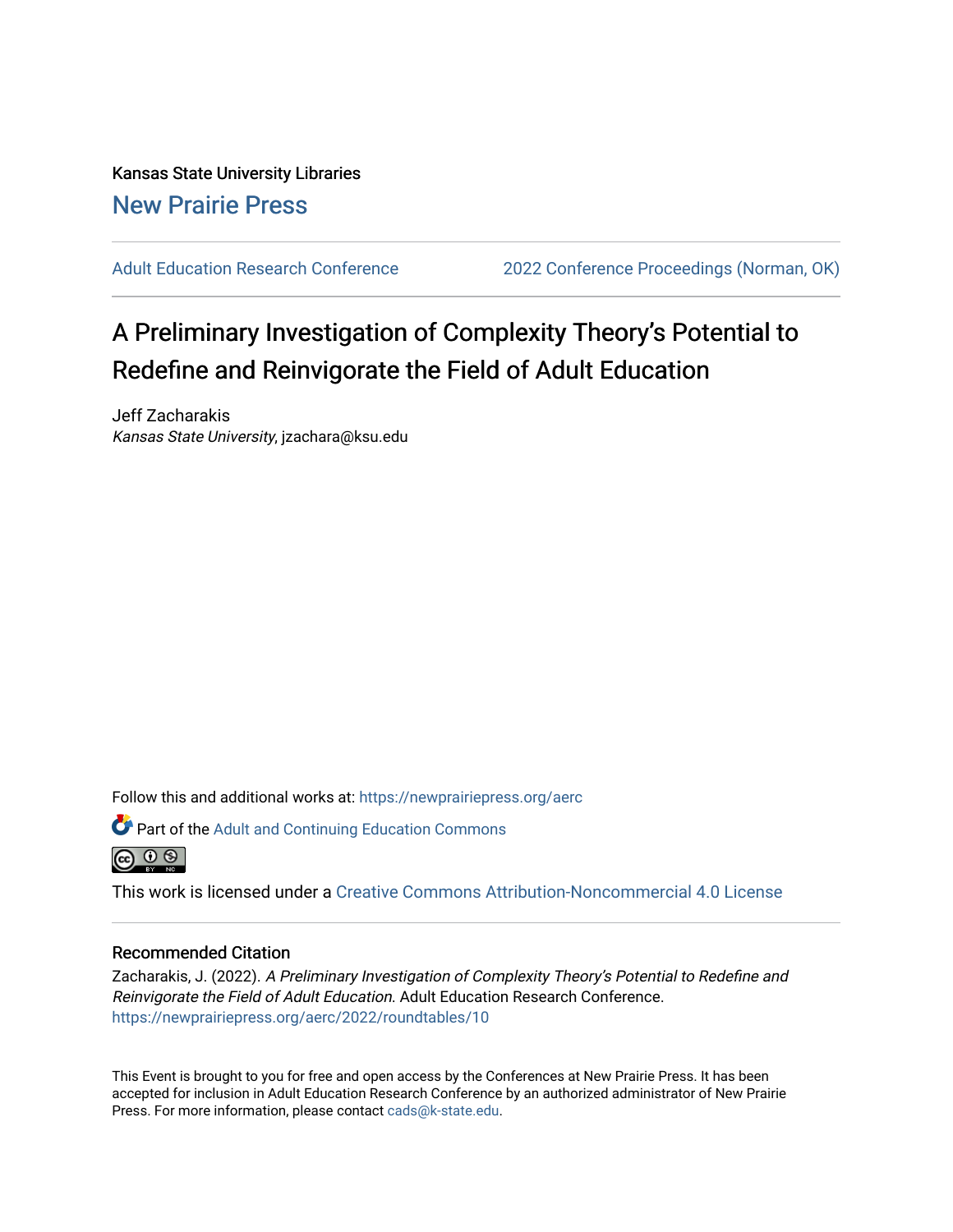## **A Preliminary Investigation of Complexity Theory's Potential to Redefine and Reinvigorate the Field of Adult Education**

Jeff Zacharakis $<sup>1</sup>$ </sup> <sup>1</sup>Kansas State University

#### **Abstract**

Complex adaptive systems inherently fill niches, as one niche is filled another niche is created, hence these systems are never stable. This roundtable explores utilizing complexity theory to reimagine the future of adult education graduate programs. *Keywords*: complexity theory, adult education, graduate programs

### **Summary**

This preliminary investigation uses Waldrop's (1992) tome on complexity theory to generate a discussion on reimagining and redefining the future of graduate adult education in higher education. Graduate programs were first developed at Teachers College in the 1930s, and slowly evolved to the professionalization of adult education in the 1980s where most if not all faculty hired into graduate adult education programs had terminal degrees in the field. As the number of graduate programs grew, this inbreeding arguably has resulted in stagnation of new knowledge reflecting the social construction that faculty for the most part had similar if not the same preparation and training. Today, most adult education graduate programs have either faded away or been reduced to one or two faculty, living on the margins within their institutions. And as faculty retire at these small programs they often are not replaced, resulting in a once thriving program being left to die. In 2022, there are less than a dozen thriving programs— "thriving" is defined for this discussion as having more than two tenure-track faculty, and continuous replenishment when one retires or leaves their position. This scenario begs the question: What does the future hold for adult education graduate programs?

This singular research question is explored through the theoretical lens of complexity theory using Waldrop's (1992) insightful book, *Complexity.* I begin by asking is our field of study "a self-organizing structure" (p. 33) where all major graduate programs are essentially identical, based on the mid-twentieth century notion of adult education graduate programs as defined by the likes of the University of Wisconsin and Northern Illinois University-type programs that paved the early pathway but are now defunct? Is the future limited by reproducing only what we know and do today, and if so are we doomed to live on the margins in higher education where we are only valued as long as we are able to pay our way with student tuition? And, how do we as a profession move forward understanding that each university program has a life cycle that is separate and unique, and as such one universal model that can be applied to all graduate programs will not serve our profession well and may ultimately lead to diminishing returns?

Using complexity theory, I posit that we need to understand how externalities and differences are the driving forces that will shape the future of adult education graduate programs. Though it may be wise to have professional standards as defined by the Commission of Professors of Adult Education where most if not all programs are similar, such a path may also